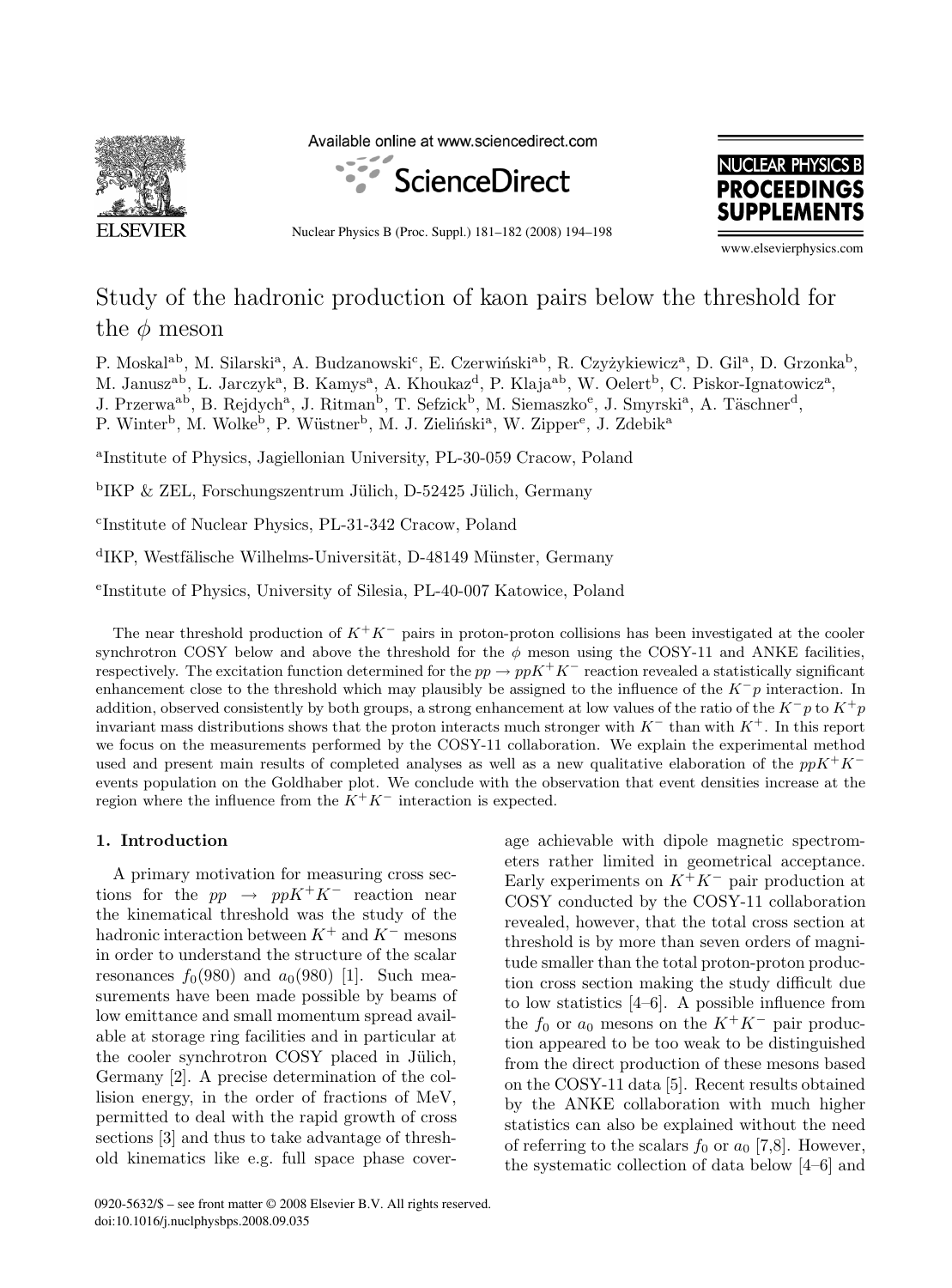above [7,9] the  $\phi$  meson threshold combined together reveal a significant signal in the shape of the excitation function in which the K*−*p and perhaps also the  $K^+K^-$  interaction manifests itself. These observations motivate us to search for a signal from the interaction between the K<sup>+</sup> and K*<sup>−</sup>* in two dimensional invariant mass distributions. The analysis is based on generalizations of the Dalitz plot for four particles proposed by Goldhaber et al. [10,11]. The knowledge about the KK and KN interactions is important in many physical fields. In addition to the already mentioned studies of the nature of the scalar resonaces  $a_0(980)$  and  $f_0(980)$ , in particular for their interpretation as  $K\bar{K}$  molecules [12–14], it is also of importance in view of discussions on the structure of the excited hyperon  $\Lambda(1405)$ , since it is not clear whether it is a usual three quark system or whether it is a  $KN$  bound state [15]. Furthermore, an understanding of kaon and antikaon interactions with a nucleon is essential for studies of properties of strange particles immersed in dense baryonic matter [16] and in the determination of the structure of neutron stars [17,18].

## 2. Measurements of the  $pp \rightarrow ppK^+K^-$  re**action at COSY-11**

The measurements of the  $pp \rightarrow ppK^+K^-$  reaction close to threshold have been conducted using the cooler synchrotron COSY [2] and the COSY-11 detection system [19] shown schematically in Fig. 1. The target, being a beam of  $H_2$  molecules grouped inside clusters of up to  $10^5$  atoms [20], crosses perpendicularly the beam of protons circulating in the ring. If at the intersection point of the cluster target and COSY beam a collision of protons leads to the production of a K<sup>+</sup>K*<sup>−</sup>* meson pair, then the reaction products having smaller momenta than the circulating beam are directed by the magnetic dipole field towards the COSY-11 detection system and leave the vacuum chamber through a thin exit foils [19]. Tracks of positively charged particles, registered by drift chambers, are traced back through the magnetic field to the nominal interaction point leading to a momentum determination. Knowledge of the momentum combined with a simultaneous mea-



Figure 1. Schematic view of the COSY-11 detector with an exemplary event of the reaction channel  $pp \to ppK^+K^-$ . For the description see text.

surement of the velocity, performed by means of scintillation detectors S1 and S3, permits to identify the registered particle and to determine its four momentum vector. Since at threshold the center-of-mass momenta of the produced particles are small compared to the beam momentum, in the laboratory frame all ejectiles are moving with almost the same velocity. This means that the laboratory proton momenta are almost two times larger then the momenta of kaons. Therefore, in the dipole field protons experience a much larger Lorentz force than kaons. As a consequence, in case of the near threshold production, protons and kaons are registered in separate parts of the drift chambers. Therefore, as a first step in the reaction identification events with two protons registered in an appropriate part of the drift chambers are selected based on the timeof-flight between the S1 and S3 scintillation hodoscopes. The additional requirement that the mass of the third particle, registered at the far side of the chamber with respect to the circulating beam, corresponds to the mass of the kaon, allows to identify events with a  $pp \rightarrow ppK^+X^$ reaction [16]. Knowing both the four momenta of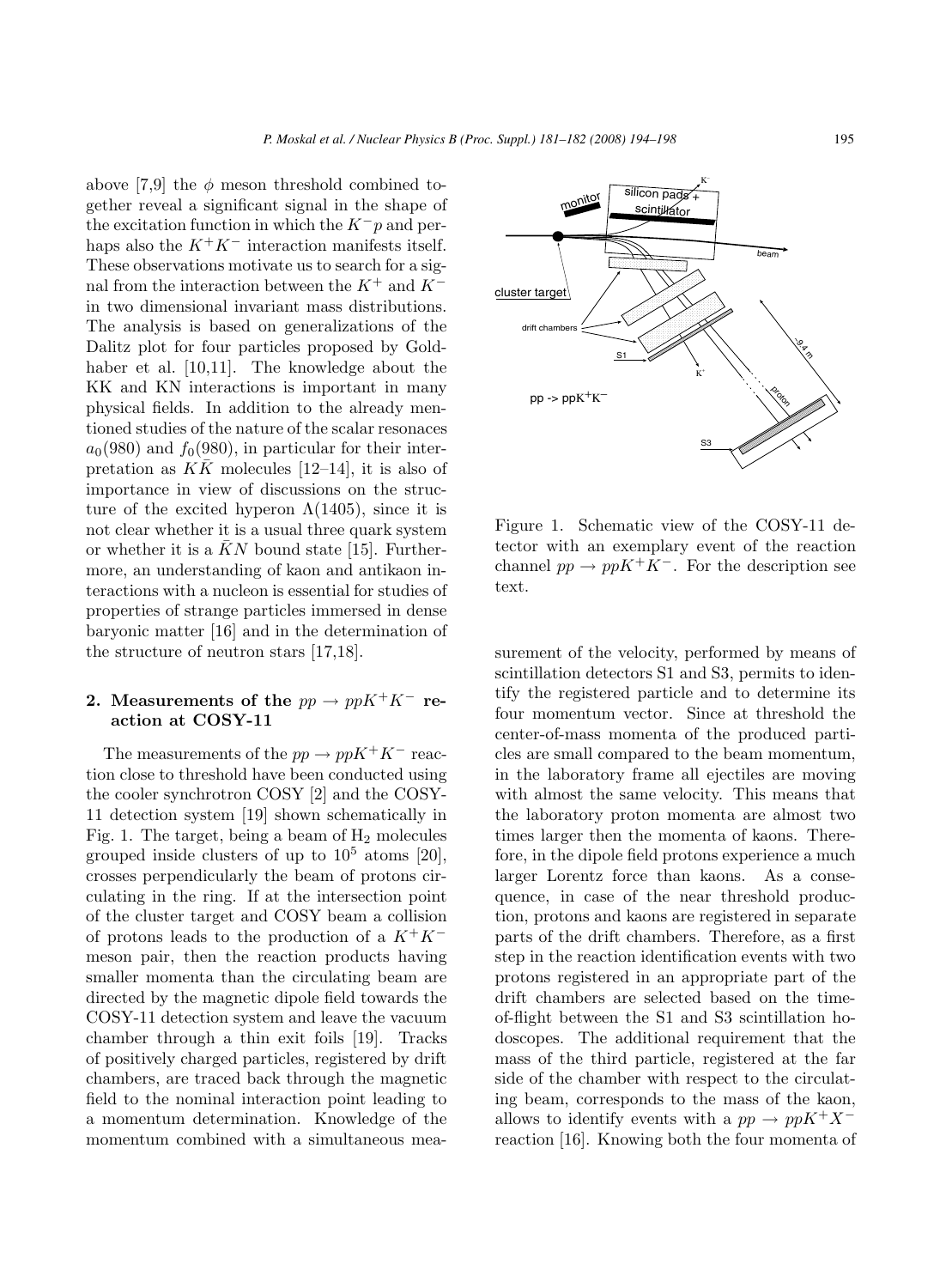

Figure 2. (Upper panel) Exemplary missing mass spectrum determined for the  $pp \rightarrow ppK^+X^-$  reaction at an excess energy of  $Q = 17$  MeV [5]; (Lower panel) Missing mass distribution from upper panel after additional requirement of the signal in the dipole detector as it is described in the text.

positively charged ejectiles and the proton beam momentum one can calculate the mass of an unobserved system X*−*. Figure 2 (upper panel) presents an example of the missing mass spectrum with respect to the identified  $ppK^+$  subsystem. In the case of the  $pp \rightarrow ppK^+K^-$  reaction this should correspond to the mass of the K*<sup>−</sup>* meson, and indeed a pronounced signal can be clearly seen at this position. The additional broad structure seen in the upper panel of Fig. 2 is partly due to the  $pp \to pp\pi^+ X^-$  reaction, where the  $\pi^+$  was misidentified as a  $K^+$  meson, and in part due to the  $K^+$  meson production associated with the hyperons  $\Lambda(1405)$  or  $\Sigma(1385)$  [5,6]. The background, however, can be completely reduced by demanding a signal in the silicon pad detectors (mounted inside the dipole) at the position where the K*<sup>−</sup>* meson originating from the  $pp \to ppK^+K^-$  reaction is expected (lower panel of Figure 2). This clear identification allows to select events originating from the  $pp \rightarrow ppK^+K^$ reaction and to determine the total and differen-



Figure 3. Total cross section as a function of the exess energy Q for the  $pp \rightarrow ppK^+K^-$  reaction. The data are form references [4–7,9] and the meaning of the lines is described in the text.

tial cross sections.

Figure 3 shows the excitation function for the pp <sup>→</sup> ppK<sup>+</sup>K*<sup>−</sup>* reaction established by the COSY-11 [4–6] group near the threshold and by ANKE [7] and DISTO [9] collaborations at higher energies. The dashed line shows the result of calculations under the assumption of a homogeneous phase space population, normalized to the DISTO data point  $(Q = 114 \text{ MeV})$ . For the dashed–dotted line, the proton-proton final state interaction is included using parameterization known from the three body final state [21]. It is clearly seen that calculations neglecting the interaction of kaons underestimate the experimental results by a factor of five in the vicinity of the kinematical threshold. Therefore, the enhancement may be due to the influence of K*−*p or K<sup>+</sup>K*<sup>−</sup>* interaction. And indeed, with a factorization ansatz for the pp and pK*<sup>−</sup>* interaction, the ANKE collaboration described the excitation function much better [7,8], however still underestimating the two lowest data points by more than a factor of two. This could indicate that in this region the influence of the K<sup>+</sup>K*<sup>−</sup>* interaction is significant and cannot be neglected. This observation encouraged us to carry out the analysis of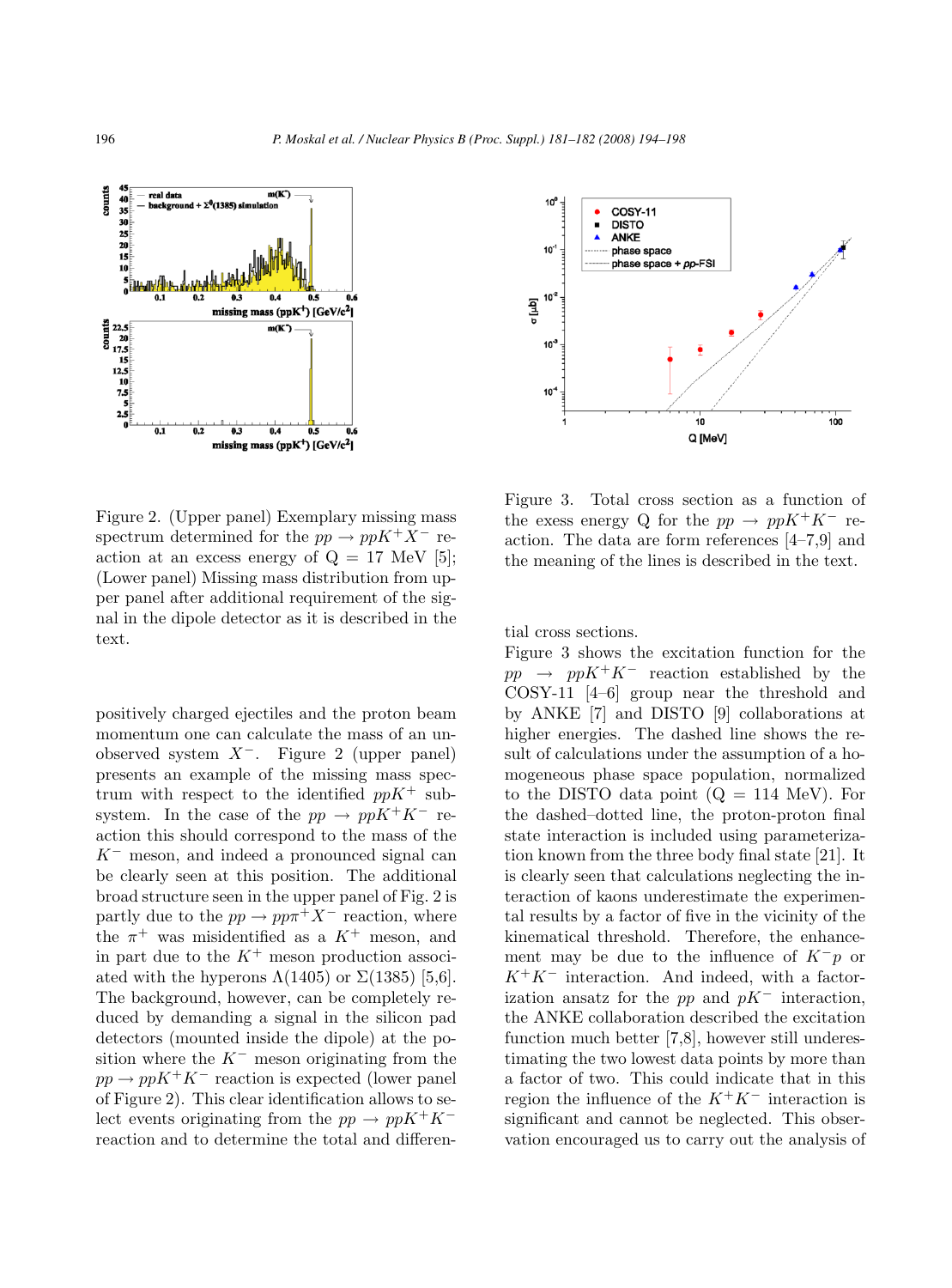differencial cross sections for the low energy data at  $Q = 10$  MeV (27 events) and  $Q = 28$  MeV (30 events), in spite of the fact that the available statistics is quite low [6].

## **3. Goldhaber plot analysis: generalization of the Dalitz plot for four particle final state**

Usage of the Dalitz plot for extracting information about the interaction among particles in the case of three body final states is well known. It was introduced by Dalitz in a nonrelativistic application [22] and then extended to the relativistic case by Fabri [23]. If the transition amplitude is constant over phase space and if additionally there is no final state interaction, the occupation of the Dalitz plot would be fully homogeneous because the creation in any phase space interval would be equally probable. Thus, final state interaction should show up as a modification of the event density in the Dalitz plot.

In the case of four particles in final state the analysis is more complex, because one needs five variables to fully describe a relative movement of particles. Nevertheless, there are many different types of generalization of the Dalitz plot for fourbody final states. In this contribution we present a generalization proposed by Goldhaber [10,11], which we use further on for studying the interaction in the  $ppK^+K^-$  system. However, there exist many other approaches as described e.g. by Nyborg or Chodrow [24–26]. Consider a reaction yielding in the final state four particles with masses  $m_i$  and total energy  $\sqrt{s}$  in the centreof-mass frame. Assuming that the matrix element for the process  $M$  depends only on invariant masses of two- and three particle subsystems [24] the distribution of events can be expressed in some choice of five independent invariant masses e.g.:  $M_{12}^2$ ,  $M_{34}^2$ ,  $M_{14}^2$ ,  $M_{124}^2$ ,  $M_{134}^2$ . Assuming further that M depends at most on  $M_{12}^2$ ,  $M_{34}^2$ , and  $M_{124}^2$ , which corresponds to the situation where only two two-particle or one three-particle resonances are present [24], one obtains the following distribution of events:

$$
d^{3}P = \frac{\pi^{3}\left|M\right|^{2}g\left(M_{12}^{2},m_{1}^{2},m_{2}^{2}\right)}{8sM_{12}^{2}}dM_{12}^{2}dM_{34}^{2}dM_{124}^{2}(1)
$$



Figure 4. Goldhaber plots for the  $pp \rightarrow$ ppK<sup>+</sup>K<sup>−</sup> reaction. (upper panel) Simulations at  $Q = 28$  MeV for homogeneously populated phase space modified by proton-proton final state interaction taken into account as weights proportional to the inverse of a squared Jost-function of the Bonn potential [21,27]. (middle and lower panels) Experimental data obtained at Q = 10 MeV (middle), and  $Q = 28$  MeV (lower).